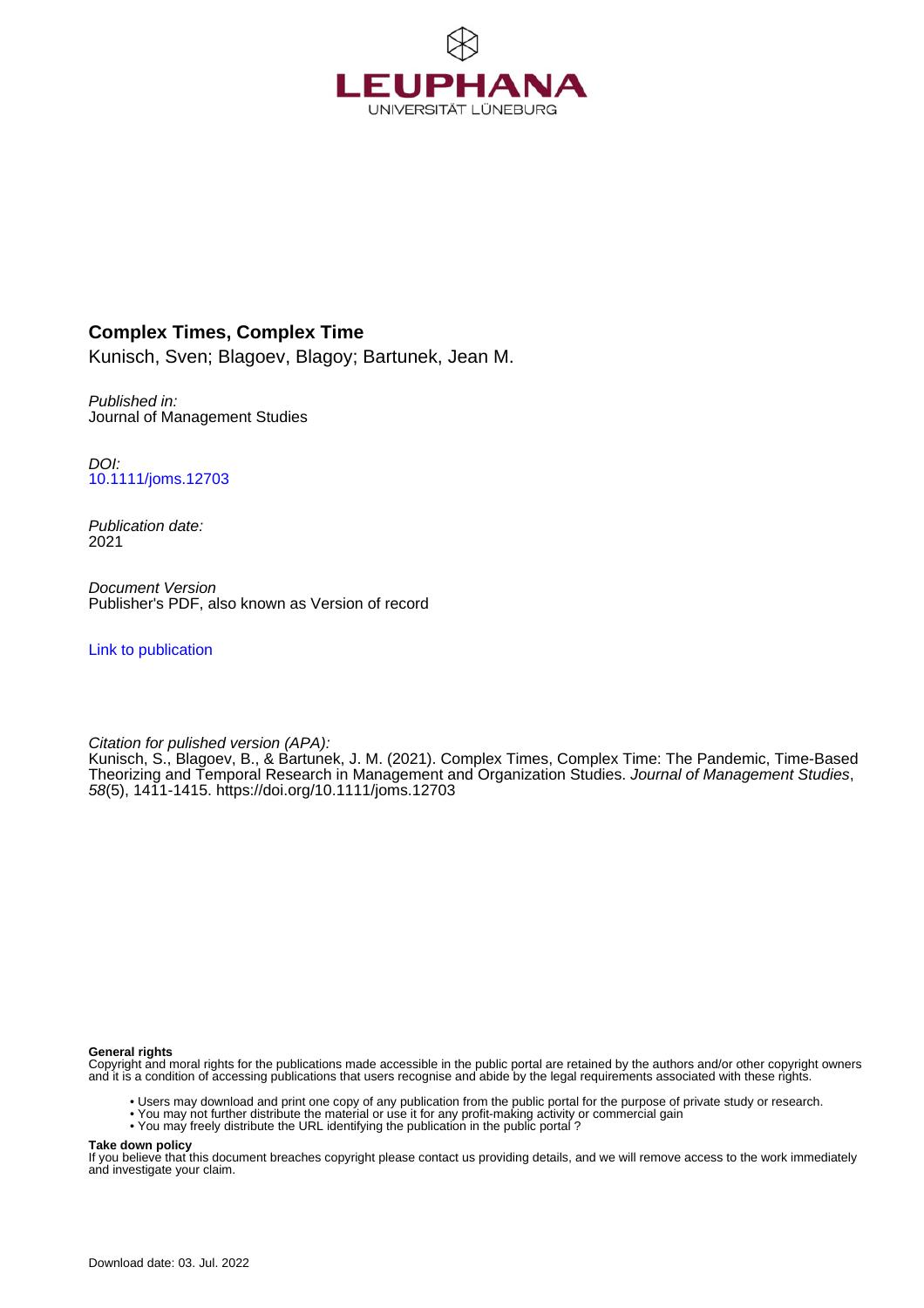*Journal of Management Studies* 58:5 July 2021 doi:10.1111/joms.12703

# **Complex Times, Complex Time: The Pandemic, Time-Based Theorizing and Temporal Research in Management and Organization Studies**

# **Sven Kunisch<sup>a</sup> , Blagoy Blagoev<sup>b</sup> and Jean M. Bartunekc**

*a Aarhus University; b Leuphana University Lüneburg; c Boston College*

**Keywords:** complexity, Covid-19, entrainment, plurality, temporality, temporal patterns, temporal research, time

The Covid-19 pandemic brings *time* to the foreground as a multidimensional force that pervades diverse phenomena. For example, 'flattening the curve' – the key crisis management strategy pursued by many governments – is about *slowing down* the spread of the virus so that hospitals *gain time* to ramp up capacities and to heal patients without overflowing. Stimulus programs are about bridging the time between the *pre-* and *post*-pandemic *pace* of economic activity, because the virus is *slowing down* large parts of the global economy. Time is also of the essence in the development, production, and distribution of vaccines, complex tasks permeated by questions of timing ('*When* will vaccines be available?'), pacing ('How *fast* can people get vaccinated?'), and sequencing ('In what *order* should people be vaccinated?').

The pandemic also brings to light diverse experiences of time. For some, rushed rhythms of busy lives are slowed down. Others, for whom work has been disrupted, grapple with being stuck in a never-ending, 'future-less' moment of distress, in which it is difficult to distinguish days, weeks or months. Yet others must cope with the experience of all spheres of their lives (e.g., work, family, and private life) suddenly happening simultaneously, leading to what feels like never-ending fatigue. With space disappearing as a coordination device for many people (e.g., going to an office away from home), time is often the most salient coordination mechanism that structures days and weeks.

These examples lay bare multiple, interwoven temporal dimensions usually hidden from view. Whereas management scholars are increasingly drawing attention to

*Address for reprints*: Blagoy Blagoev, Leuphana University Lüneburg, Universitätsallee 1, 21335 Lüneburg, Germany [\(blagoy.blagoev@leuphana.de](mailto:blagoy.blagoev@leuphana.de)).

This is an open access article under the terms of the [Creative Commons Attribution-NonCommercial-](http://creativecommons.org/licenses/by-nc-nd/4.0/)[NoDerivs](http://creativecommons.org/licenses/by-nc-nd/4.0/) License, which permits use and distribution in any medium, provided the original work is properly cited, the use is non-commercial and no modifications or adaptations are made.

© 2021 The Authors. *Journal of Management Studies* published by Society for the Advancement of Management Studies and John Wiley & Sons Ltd.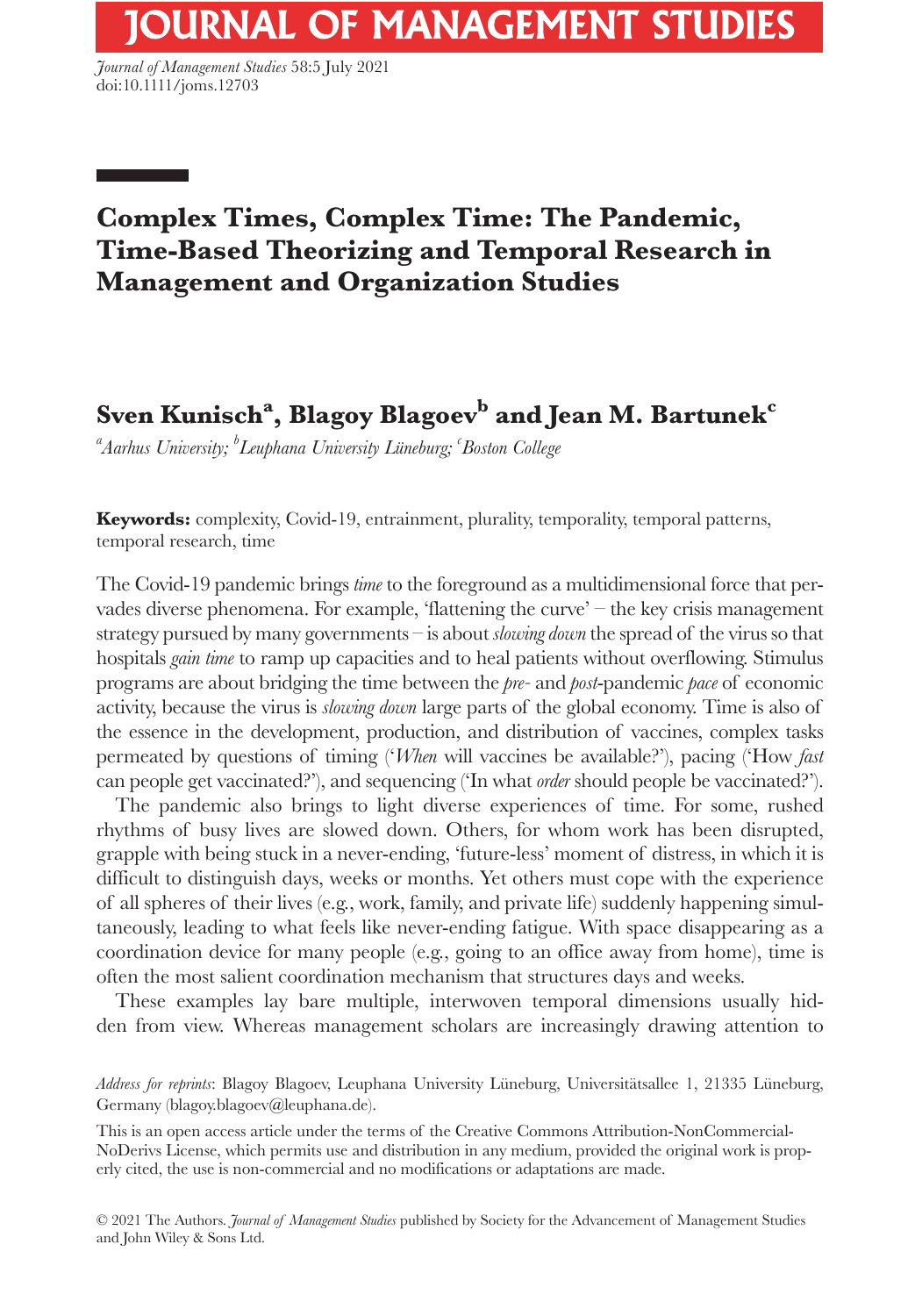individual dimensions of time, the pandemic thus calls for a more holistic approach. In this commentary, we highlight the *complexity* of time – a perspective that is gaining momentum in management research (e.g., Bansal et al., 2020; Blagoev et al., 2021). Such research incorporates multiple time dimensions and their interplay, and draws on concepts and theories of time rooted in social sciences, economics, natural sciences, humanities, and organizational practice. We illustrate what such research should address.

# **THE PANDEMIC AND THE COMPLEX NATURE OF TIME**

Time is complex. The pandemic has forcefully propelled this realization beyond expert scholarly circles. Taken-for-granted understandings of time as objective, universal, uniform, and reliable have been profoundly disrupted. Many apparently reliable temporal patterns, boundaries, and routines have dissolved into thin air, while new routines based on the digitalization of work experiences have flourished. Breaks between meetings, as well as commutes to and from work, are suddenly gone, making us realize how important and valuable such apparently 'empty' times are for transitioning between roles, how easily they can be lost, and how much they may relieve tension. The digitalization of work accelerated by the pandemic has also meant fewer breaks between work and home at any hour of the day or night. At the same time, new types of empty times have been created by the frustratingly widespread cancellation of public and private events, from concerts through football matches to weddings. Suddenly, planning even the most banal of inperson events has become a challenge, because it is difficult to predict how the pandemic might develop in the near term, let alone in the distant future. In sum, the pandemic has unveiled the contingency and fragmentation of time, as one aspect of its complexity.

The pandemic also draws attention to another aspect of this complexity: the interdependence of temporal rhythms. Interdependence means that the enactment of one rhythm constitutes a constraining or enabling context for the enactment of another. When rhythms are interdependent, small local events have large global consequences, as in one person contracting Sars-Cov-2 in Wuhan triggering a global pandemic.

The complex nature of time revealed by this pandemic relates to two fundamental concerns: (a) the *particularity* of the time of organizations, organizational actors and events, and (b) its interplay with a *plurality* of (other) times in organizations and beyond (Gherardi and Strati, 1988). *Particularity* means that time is not absolute but idiosyncratic and relative to the (organizational) systems that observe and, thus, produce it (Luhmann, 1995). Plurality implies that organizational phenomena are characterized by multiple temporal rhythms rather than by a single linear conception. In the following, we highlight pathways for research that can advance our understanding of the complex nature of time with respect to these concerns.

# **PATHWAYS FOR FUTURE RESEARCH**

# **Particularity**

*Affective dimension of time.* Emotional experiences of and responses to the temporal disruptions caused by the pandemic are diverse and serious. For many, 'pandemic time' is associated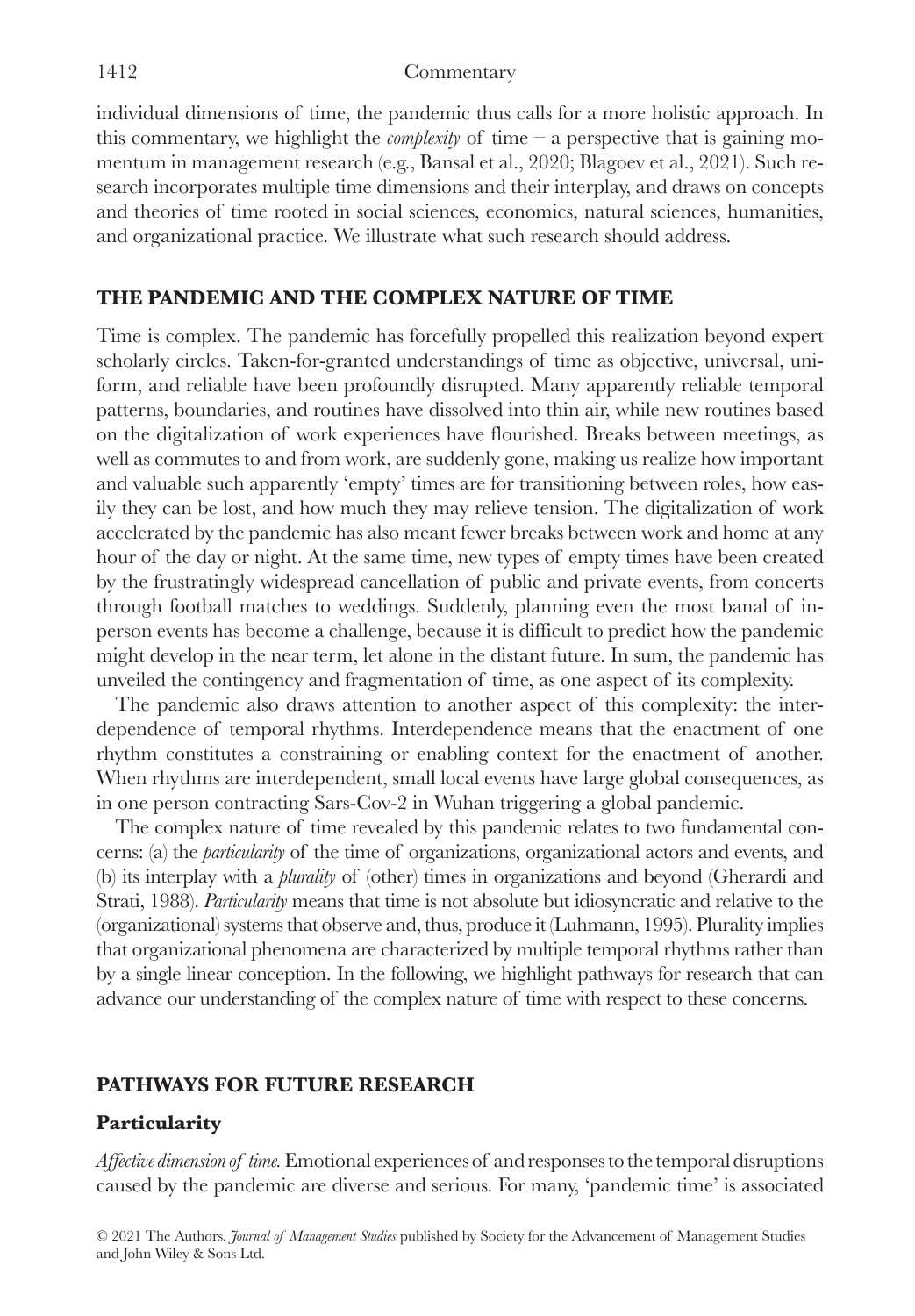#### Commentary 1413

with anxiety, distress, and lack of motivation. There are reports of people using strategies to make 'time pass faster' (e.g., developing new hobbies, resorting to unhealthy media consumption, etc.) to overcome negative affective responses. Such responses are closely tied with temporal experiences 'such as feeling like time has stopped or that everything is in slow motion, experiencing a sense of timelessness, confusing the order of time and days, and perceiving a foreshortened future' (Holman and Grisham, 2020, p. S63).

These examples show that we need a deeper understanding of affective dimensions of time (e.g., Johnsen et al., 2019). For example, we need a better understanding of the emotional dynamics that inform whether actors frame a disruptive event like the pandemic as a threat or opportunity, a question of particular relevance for scholars of strategy and entrepreneurship (see also Kunisch et al., 2017). The affective dimension of temporal structuring can also re-invigorate research on work motivation (and boredom), empowerment (and powerlessness), leadership (and followership), and other management topics.

*Enactment of time.* Our examples also make evident that scholars should explore how time is continuously (re-)enacted in and through situated actions. The pandemic raises issues surrounding not only the change and disruption of established socio-temporal orders, but also their maintenance and, sometimes, puzzling persistence, perhaps in altered (remote) form. For example, there have been huge disruptions in the temporal routines of hospitals and other health care settings. New and more polychronic temporal orders are also emerging as professors can now (and sometimes are expected to) simultaneously give an online exam in one app while attending a video conference in another.

Focusing on the situated enactment of time enables scholars to recognize the dynamics that underpin the emergence, change, continuity, and persistence of socio-temporal orders. Why are certain temporal structures and routines so easy to disrupt, whereas others withstand external and internal pressure for change? Why are equivalent temporal routines disrupted for some, but not for all, and in differing ways? What are the impacts of such disruption and the implied fragmentation of temporal rhythms and experiences, both organizationally and on organizational members' mental health? How is the enactment of time transformed in the virtual world, in which it seems possible to accomplish multiple, previously incompatible tasks at the same time?

## **Plurality**

*Tensions and contradictions.* The pandemic has exposed a need for a deeper appreciation of temporal interdependencies. These can manifest both synchronically, in terms of tensions among multiple rhythms, and diachronically, in terms of unpredictable, nonlinear dynamics within organizations and external to them but affecting them.

It has also exposed tensions among the multiple, interdependent rhythms of organizations and societies. The pre-pandemic pace of economic activity  $-$  in terms of the circulation of people and goods – could not hold under the conditions of exponential spread of the virus, because doing so would imply the collapse of the healthcare system. At the same time, slowed-down economic activity for some (e.g., traditional retailers) has implied accelerated growth for others (e.g., online retailers). In many cases, what appear at first sight to be contradictory dynamics actually implicate and mutually constitute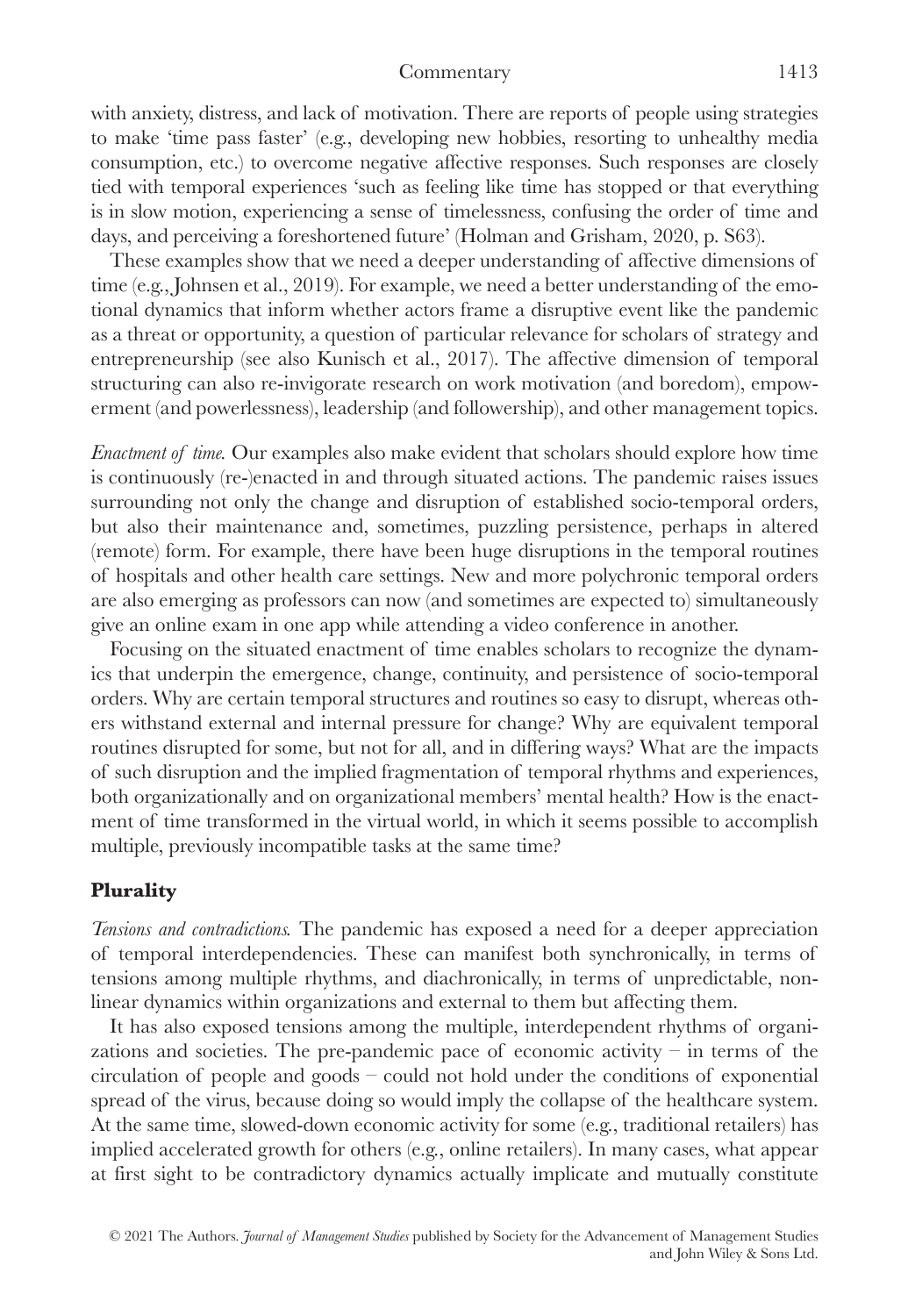#### 1414 Commentary

each other. For instance, the relatively monotonous rhythms of work in the home office create and, indeed, depend on the frantic rhythms of home delivery services, online shops, and the like who supply remote workers with food, drinks, clothing, and entertainment. These examples illustrate just some of the ways contradictory temporal dynamics (acceleration/ deceleration, synchronization/ desynchronization) are crucial for understanding the pandemic and its social and organizational consequences.

This also requires scholars to explore alternatives to traditional views of entrainment, which suggest that synchronizing across differing rhythms is often an effective temporal strategy. One potential alternative, vividly observed during the pandemic, is temporal uncoupling (e.g., Geiger et al., 2020), whereby the rhythms of a focal system (e.g., healthcare) are uncoupled or shielded off from the rhythms of other systems (e.g., the economy) as to guarantee adequate internal functioning of the focal system. This view suggests that, in many cases, differences among rhythms need to be maintained rather than dissolved through entrainment. Much more research is need on the mechanisms and practices that underpin such maintenance.

*Non-linear temporal dynamics.* The pandemic also calls for a deeper understanding of the non-linear nature of time. Non-linearity means that the connections between the past and the future are always continuously re-negotiated in the present, rather than constituting a unidirectional vector. For instance, many actors have drawn on distant events in the past, such as the Spanish Flu of a century ago, to make sense of their unfolding and unfamiliar present, in particular during the first months of the pandemic in early 2020.

Such references to the past have sometimes enabled actors to build expectations about the future, unpredictable and non-linear rhythms of the ongoing pandemic, such as, should we expect a second, third, or fourth wave, and will it be worse than the first one? The expected future (e.g., a coming next wave), in turn, is actively drawn upon to legitimate decisions made in the present (e.g., tightening or loosening the social distancing measures). At the same time, the post-pandemic future is being made and remade in the ongoing present, as we observe an increasing disparity of different rates of vaccination around the globe. More likely than not, those who are able to receive a vaccine earlier, and the countries that are first to vaccinate a major part of their population, will be the ones who leapfrog into a post-pandemic future.

This post-pandemic future, therefore, will proceed from very unequal conditions depending on the rhythms of vaccination enacted in the present. What are the scholarly implications of recognizing that time can flow in multiple directions (some linear, some not) and at different rates for populations around the globe? Whether we see time as flowing from the past through the present to the future, or the other way around, or both, can have radical consequences for understandings of organizational continuity and change. By turning our standard, linear notion of time on its head, we may be able not only to imagine but also to enact needed radical, off-trajectory forms of change.

### **CONCLUSION**

By surfacing crucial temporal dimensions that have previously been hidden, the pandemic makes it possible to appreciate the complex, intertwined, always evolving depths